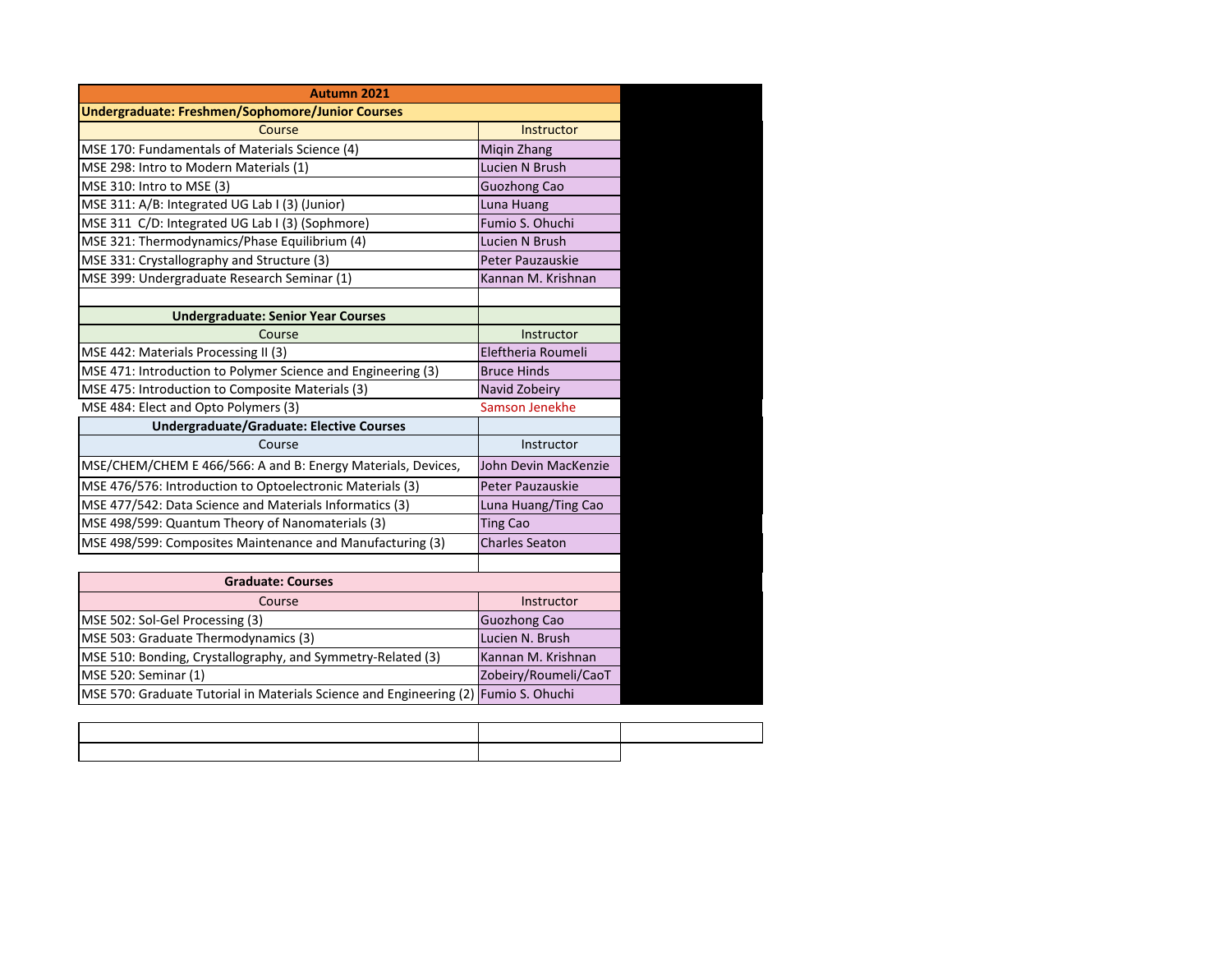| <b>Winter 2022</b>                                                                         |                         |  |
|--------------------------------------------------------------------------------------------|-------------------------|--|
| Undergraduate: Freshmen/Sophomore/Junior Courses                                           |                         |  |
| Winter 2021                                                                                | Instructor              |  |
| MSE 170: Fundamentals of Materials Science (4)                                             | <b>Bruce Hinds</b>      |  |
| MSE 312: Integrated Undergraduate Laboratory II (3) A/B                                    | Luna Huang              |  |
| MSE 312: Integrated Undergraduate Laboratory II (3) C/D (only one will be                  | <b>Arthur Barnard</b>   |  |
| MSE 322: Kinetics and Microstructural Evolution (4)                                        | Lucien N Brush          |  |
| MSE 342: Materials Processing I (3)                                                        | Lucien N Brush          |  |
| MSE 351: Electronic Properties of Materials (3)                                            | Fumio S. Ohuchi         |  |
| MSE 398: MSE Leadership Seminar                                                            | Pozzo/Maddox            |  |
|                                                                                            |                         |  |
|                                                                                            |                         |  |
| <b>Undergraduate: Senior Year Courses</b>                                                  |                         |  |
| Course                                                                                     | Instructor              |  |
| MSE 431: Failure Analysis and Durability of Materials (3)                                  | Dwayne D. Arola         |  |
| MSE 452: Functional Properties of Materials II (3)                                         | <b>Guozhong Cao</b>     |  |
| MSE 491: Design in Materials Engineering I (2)                                             | Luna Huang              |  |
|                                                                                            |                         |  |
| <b>Undergraduate/Graduate: Elective Courses</b>                                            |                         |  |
| Course                                                                                     | Instructor              |  |
| MSE 478/543: Materials and Device Modeling (3)                                             | <b>Ting Cao</b>         |  |
| MSE 498/599: Nanocomposite Materials (3)                                                   | Eleftheria Roumeli      |  |
| MSE 498/599: Composite Structural Engineering (3)                                          | Navid Zobeiry           |  |
| <b>Graduate courses</b>                                                                    |                         |  |
| Course                                                                                     | Instructor              |  |
| MSE 520: Seminar (1)                                                                       | Zobeiry/Roumeli/CaoT    |  |
| MSE 539: Renewable Energy (with ME) (3)                                                    | John Devin MacKenzie    |  |
| MSE 541: Defects in Materials (3)                                                          | <b>Peter Pauzauskie</b> |  |
| MSE 545/CHEM E 545/ CHEM 545 Data Science Methods for Clean Energy Resear CHEM E Faculty   |                         |  |
| MSE 546 /CHEM E 546 / CHEM 546 Software Engineering for Molecular Data Scie CHEM E faculty |                         |  |
| MSE 571: Graduate Tutorial in Materials Science and Engineering (2)                        | Fumio Ohuchi            |  |
|                                                                                            |                         |  |
|                                                                                            |                         |  |
|                                                                                            |                         |  |
|                                                                                            |                         |  |
|                                                                                            |                         |  |